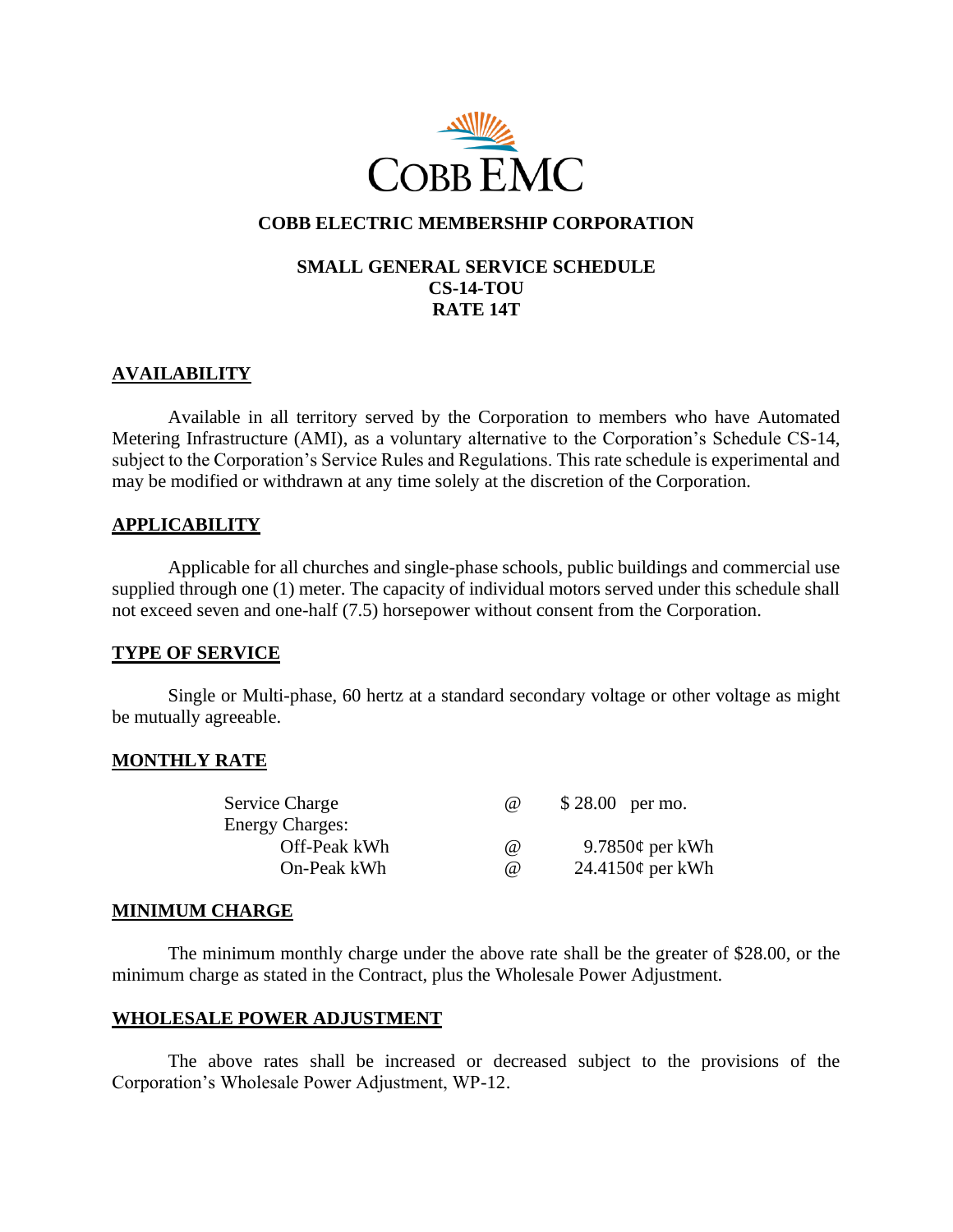# **COBB EMC SMALL GENERAL SERVICE SCHEDULE CS-14-TOU PAGE 2**

### **MONTHLY BILLING PERIOD**

The kilowatt-hours billed hereunder shall be based on monthly meter readings at intervals of approximately thirty (30) days.

### **DEFINITION OF TIME PERIODS**

The Energy Charges stated above shall be applied to the member's kilowatt-hours measured during the following time periods expressed in terms of the prevailing Eastern Standard Time:

#### **Off-Peak Hours**

Off-Peak Hours are all hours not defined herein as On-Peak Hours.

### **On-Peak Hours**

On-Peak Hours are the hours beginning at 3:00 p.m. and ending at 8:00 p.m., Monday through Friday, during the calendar months of June through August, excluding the observed national holiday for Independence Day.

#### **TERMS OF PAYMENT**

Payment is due within 20 days of the billing date. If the account is not paid by the due date, a late fee specified in the Service Rules and Regulations may be added to the account.

## **TAX ADJUSTMENT**

The member shall pay any sales, use, franchise or other tax now or hereafter applicable to the service rendered hereunder or imposed on the Corporation as a result of such service.

## **TERMS OF CONTRACT**

Service hereunder shall be for a minimum period of twelve (12) consecutive months, and such contract term shall be automatically renewed for additional twelve-month contract terms, unless the member provides notice of termination to the Corporation at least thirty (30) days prior to the end of the current contract term.

If the member requests to transfer from this rate schedule to the Corporation's otherwise applicable rate schedule prior to the end of the current contract term, the member shall be required to pay the total amount, if any, by which the sum of the monthly billings under the Corporation's otherwise applicable rate schedule applied to the member's actual energy